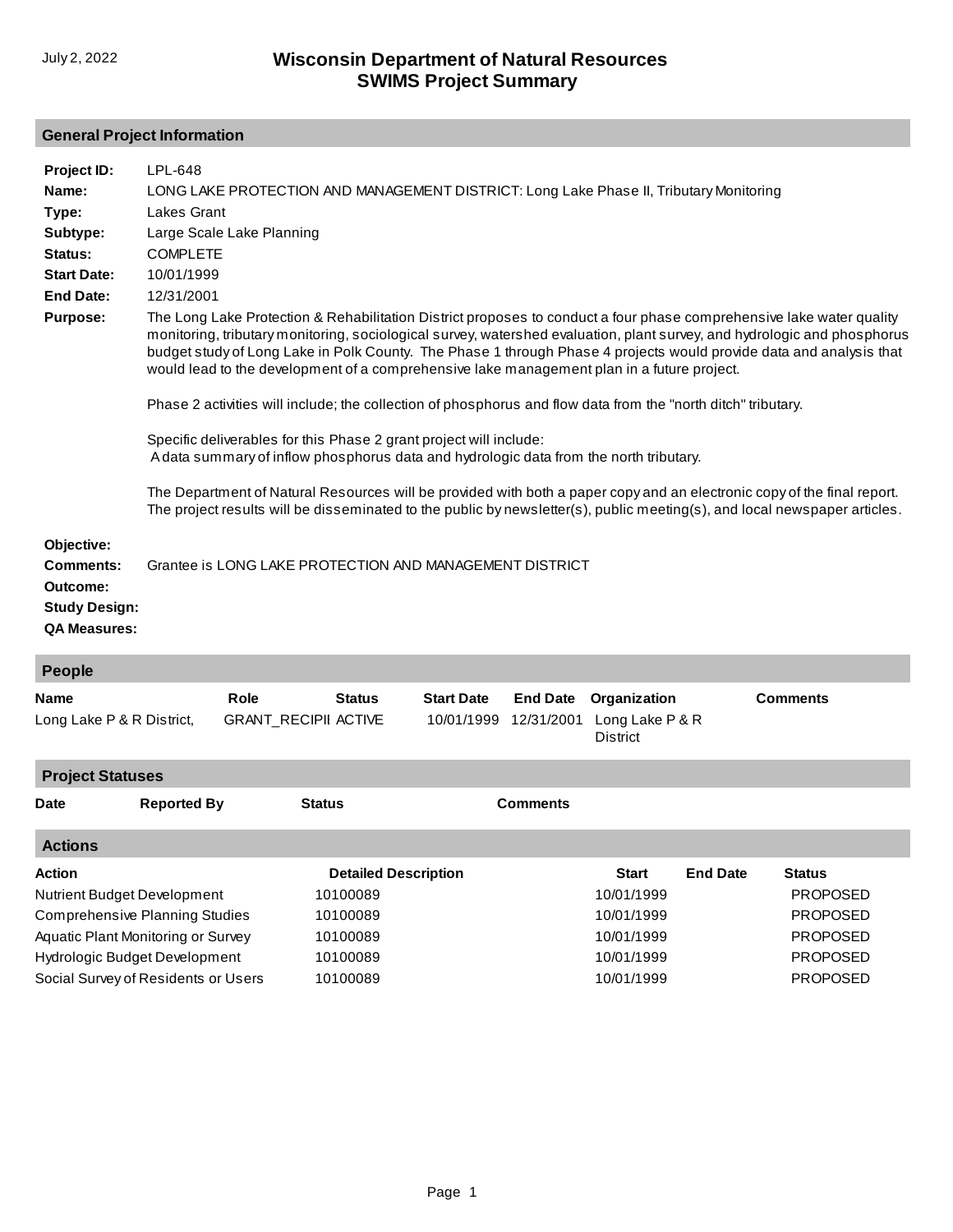## **SWIMS Project Summary** July 2, 2022 **Wisconsin Department of Natural Resources**

| <b>Action</b>                     |                    | <b>Detailed Description</b>                                                                                                                                                                                                                                                                                                                                                                                                                                                                                                                                                                                                                                                                                                                                                                                                                                                                                                                                                                                                      |                                          | <b>Start</b>                      | <b>End Date</b> | <b>Status</b>   |
|-----------------------------------|--------------------|----------------------------------------------------------------------------------------------------------------------------------------------------------------------------------------------------------------------------------------------------------------------------------------------------------------------------------------------------------------------------------------------------------------------------------------------------------------------------------------------------------------------------------------------------------------------------------------------------------------------------------------------------------------------------------------------------------------------------------------------------------------------------------------------------------------------------------------------------------------------------------------------------------------------------------------------------------------------------------------------------------------------------------|------------------------------------------|-----------------------------------|-----------------|-----------------|
| <b>Grant Awarded</b>              |                    | The Long Lake Protection & Rehabilitation<br>District proposes to conduct a four phase<br>comprehensive lake water quality<br>monitoring, tributary monitoring,<br>sociological survey, watershed evaluation,<br>plant survey, and hydrologic and<br>phosphorus budget study of Long Lake in<br>Polk County. The Phase 1 through Phase<br>4 projects would provide data and analysis<br>that would lead to the development of a<br>comprehensive lake management plan in<br>a future project.<br>Phase 2 activities will include; the<br>collection of phosphorus and flow data<br>from the "north ditch" tributary.<br>Specific deliverables for this Phase 2 grant<br>project will include:<br>A data summary of inflow phosphorus<br>data and hydrologic data from the north<br>tributary.<br>The Department of Natural Resources will<br>be provided with both a paper copy and an<br>electronic copy of the final report. The<br>project results will be disseminated to the<br>public by newsletter(s), public meeting(s), | 10/01/1999                               |                                   | <b>COMPLETE</b> |                 |
| Monitor Water Quality or Sediment |                    | and local newspaper articles.<br>10100089                                                                                                                                                                                                                                                                                                                                                                                                                                                                                                                                                                                                                                                                                                                                                                                                                                                                                                                                                                                        | 10/01/1999                               |                                   | <b>PROPOSED</b> |                 |
| <b>Monitoring Stations</b>        |                    |                                                                                                                                                                                                                                                                                                                                                                                                                                                                                                                                                                                                                                                                                                                                                                                                                                                                                                                                                                                                                                  |                                          |                                   |                 |                 |
| <b>Station ID</b>                 | <b>Name</b>        |                                                                                                                                                                                                                                                                                                                                                                                                                                                                                                                                                                                                                                                                                                                                                                                                                                                                                                                                                                                                                                  |                                          | <b>Comments</b>                   |                 |                 |
| <b>Assessment Units</b>           |                    |                                                                                                                                                                                                                                                                                                                                                                                                                                                                                                                                                                                                                                                                                                                                                                                                                                                                                                                                                                                                                                  |                                          |                                   |                 |                 |
| <b>WBIC</b><br>2478200            | Segment            | <b>Local Name</b><br>Long Lake T34n R17w S06                                                                                                                                                                                                                                                                                                                                                                                                                                                                                                                                                                                                                                                                                                                                                                                                                                                                                                                                                                                     |                                          | <b>Official Name</b><br>Long Lake |                 |                 |
| <b>Lab Account Codes</b>          |                    |                                                                                                                                                                                                                                                                                                                                                                                                                                                                                                                                                                                                                                                                                                                                                                                                                                                                                                                                                                                                                                  |                                          |                                   |                 |                 |
| <b>Account Code</b>               | <b>Description</b> |                                                                                                                                                                                                                                                                                                                                                                                                                                                                                                                                                                                                                                                                                                                                                                                                                                                                                                                                                                                                                                  |                                          | <b>Start Date</b>                 |                 | <b>End Date</b> |
| <b>Forms</b>                      |                    |                                                                                                                                                                                                                                                                                                                                                                                                                                                                                                                                                                                                                                                                                                                                                                                                                                                                                                                                                                                                                                  |                                          |                                   |                 |                 |
| <b>Form Code</b>                  | <b>Form Name</b>   |                                                                                                                                                                                                                                                                                                                                                                                                                                                                                                                                                                                                                                                                                                                                                                                                                                                                                                                                                                                                                                  |                                          |                                   |                 |                 |
| <b>Methods</b>                    |                    |                                                                                                                                                                                                                                                                                                                                                                                                                                                                                                                                                                                                                                                                                                                                                                                                                                                                                                                                                                                                                                  |                                          |                                   |                 |                 |
| <b>Method Code</b>                |                    | <b>Description</b>                                                                                                                                                                                                                                                                                                                                                                                                                                                                                                                                                                                                                                                                                                                                                                                                                                                                                                                                                                                                               |                                          |                                   |                 |                 |
| <b>Fieldwork Events</b>           |                    |                                                                                                                                                                                                                                                                                                                                                                                                                                                                                                                                                                                                                                                                                                                                                                                                                                                                                                                                                                                                                                  |                                          |                                   |                 |                 |
| <b>Start Date</b>                 | <b>Status</b>      | <b>Field ID</b>                                                                                                                                                                                                                                                                                                                                                                                                                                                                                                                                                                                                                                                                                                                                                                                                                                                                                                                                                                                                                  | <b>Station ID</b><br><b>Station Name</b> |                                   |                 |                 |
| <b>Documents</b>                  |                    |                                                                                                                                                                                                                                                                                                                                                                                                                                                                                                                                                                                                                                                                                                                                                                                                                                                                                                                                                                                                                                  |                                          |                                   |                 |                 |